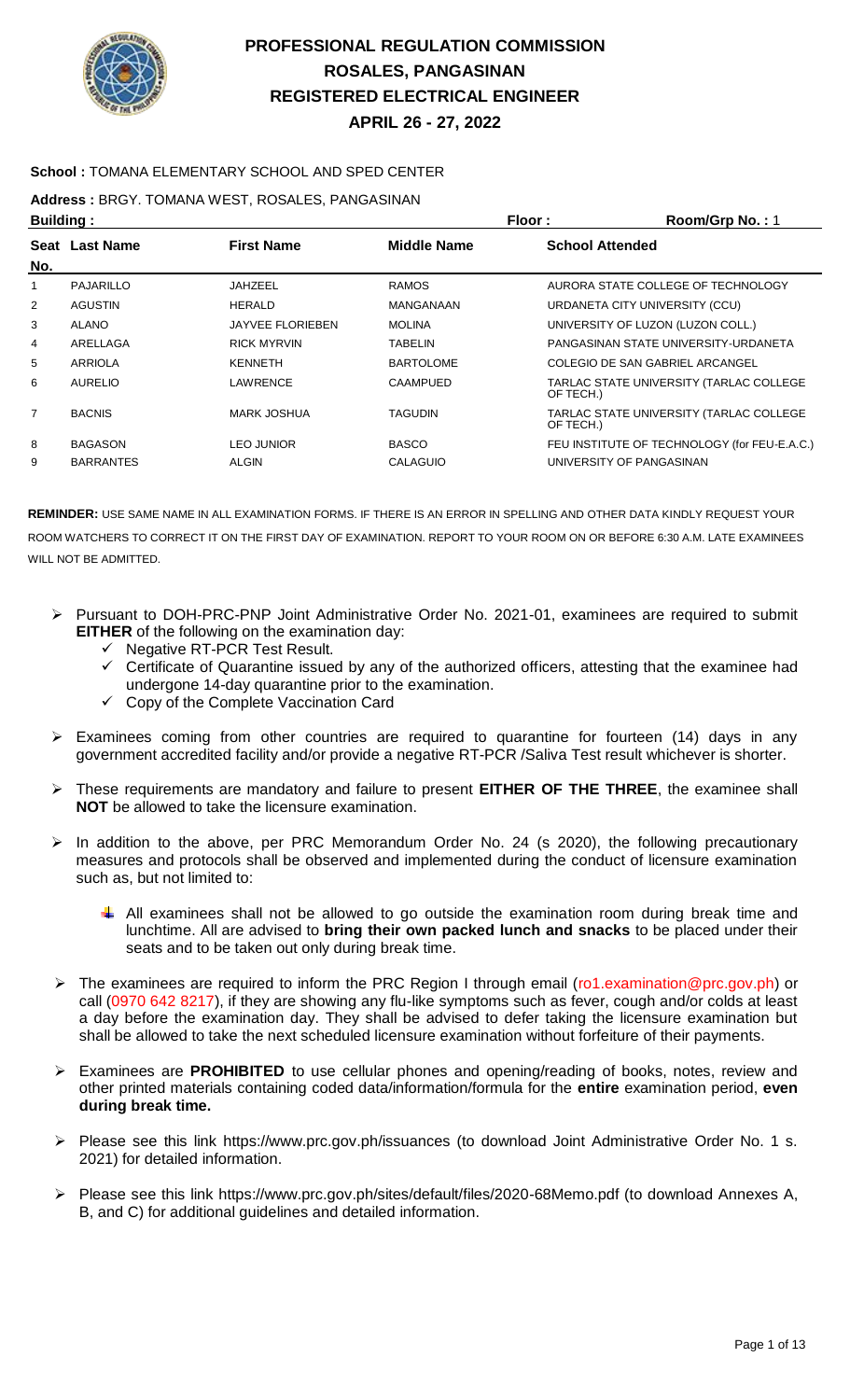

### **School :** TOMANA ELEMENTARY SCHOOL AND SPED CENTER

**Address :** BRGY. TOMANA WEST, ROSALES, PANGASINAN

| <b>Building:</b> |                   |                    | Floor:             | Room/Grp No.: 2                                        |
|------------------|-------------------|--------------------|--------------------|--------------------------------------------------------|
| No.              | Seat Last Name    | <b>First Name</b>  | <b>Middle Name</b> | <b>School Attended</b>                                 |
| 1                | <b>BARWEL</b>     | <b>AARON</b>       | <b>ABARIENTOS</b>  | UNIVERSITY OF LUZON (LUZON COLL.)                      |
| 2                | <b>BAUTISTA</b>   | <b>EDRIAN</b>      | <b>MENDOZA</b>     | TARLAC STATE UNIVERSITY (TARLAC COLLEGE<br>OF TECH.)   |
| 3                | <b>BELISARIO</b>  | <b>NICOLE</b>      | DE GUZMAN          | PANGASINAN STATE UNIVERSITY-URDANETA                   |
| 4                | <b>BENITO</b>     | <b>MON ALVIN</b>   | <b>ERGUISA</b>     | URDANETA CITY UNIVERSITY (CCU)                         |
| 5                | <b>BERNABE</b>    | <b>EDRIAN BHOI</b> | <b>DIZON</b>       | AURORA STATE COLLEGE OF TECHNOLOGY                     |
| 6                | <b>BERNARDINO</b> | <b>STEVEN JOHN</b> | <b>SISON</b>       | UNIVERSITY OF LUZON (LUZON COLL.)                      |
| $\overline{7}$   | <b>BOBIS</b>      | <b>GLYNN ROY</b>   | <b>SADUESTE</b>    | PHILIPPINE COLLEGE OF SCIENCE &<br>TECHNOLOGY-CALASIAO |
| 8                | <b>BUTARDO</b>    | <b>NOLI</b>        | <b>FERNANDEZ</b>   | UNIVERSITY OF LUZON (LUZON COLL.)                      |
| 9                | <b>CABAIS</b>     | <b>RYAN NOEL</b>   | <b>OCAMPO</b>      | UNIVERSITY OF SANTO TOMAS                              |
|                  |                   |                    |                    |                                                        |

- Pursuant to DOH-PRC-PNP Joint Administrative Order No. 2021-01, examinees are required to submit **EITHER** of the following on the examination day:
	- $\checkmark$  Negative RT-PCR Test Result.
	- $\checkmark$  Certificate of Quarantine issued by any of the authorized officers, attesting that the examinee had undergone 14-day quarantine prior to the examination.
	- $\checkmark$  Copy of the Complete Vaccination Card
- Examinees coming from other countries are required to quarantine for fourteen (14) days in any government accredited facility and/or provide a negative RT-PCR /Saliva Test result whichever is shorter.
- These requirements are mandatory and failure to present **EITHER OF THE THREE**, the examinee shall **NOT** be allowed to take the licensure examination.
- $\triangleright$  In addition to the above, per PRC Memorandum Order No. 24 (s 2020), the following precautionary measures and protocols shall be observed and implemented during the conduct of licensure examination such as, but not limited to:
	- $\downarrow$  All examinees shall not be allowed to go outside the examination room during break time and lunchtime. All are advised to **bring their own packed lunch and snacks** to be placed under their seats and to be taken out only during break time.
- The examinees are required to inform the PRC Region I through email (ro1.examination@prc.gov.ph) or call (0970 642 8217), if they are showing any flu-like symptoms such as fever, cough and/or colds at least a day before the examination day. They shall be advised to defer taking the licensure examination but shall be allowed to take the next scheduled licensure examination without forfeiture of their payments.
- Examinees are **PROHIBITED** to use cellular phones and opening/reading of books, notes, review and other printed materials containing coded data/information/formula for the **entire** examination period, **even during break time.**
- Please see this link https://www.prc.gov.ph/issuances (to download Joint Administrative Order No. 1 s. 2021) for detailed information.
- Please see this link https://www.prc.gov.ph/sites/default/files/2020-68Memo.pdf (to download Annexes A, B, and C) for additional guidelines and detailed information.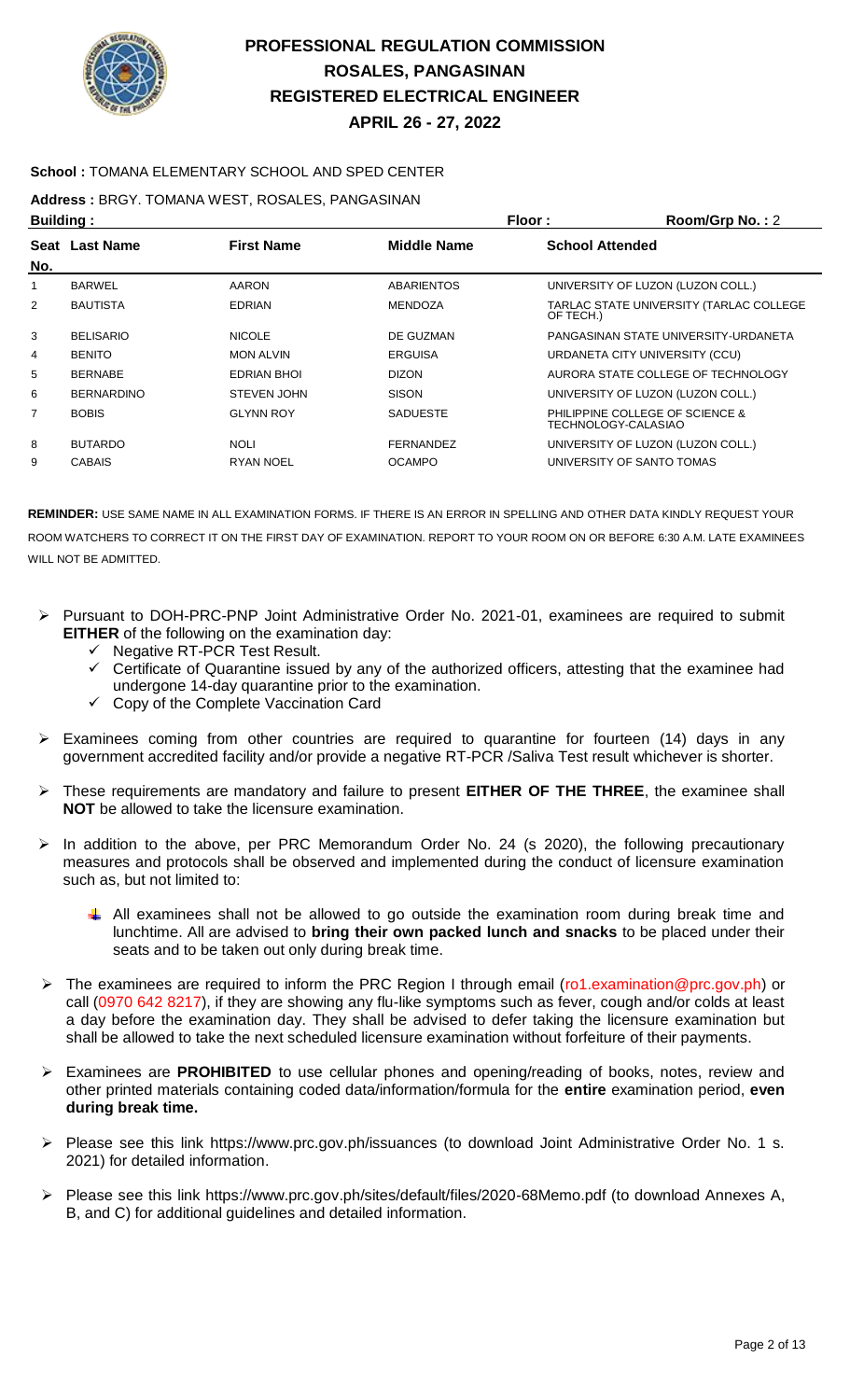

### **School :** TOMANA ELEMENTARY SCHOOL AND SPED CENTER

**Address :** BRGY. TOMANA WEST, ROSALES, PANGASINAN

| <b>Building:</b> |                       |                     | Floor:             | Room/Grp No.: $3$                                                           |
|------------------|-----------------------|---------------------|--------------------|-----------------------------------------------------------------------------|
| No.              | <b>Seat Last Name</b> | <b>First Name</b>   | <b>Middle Name</b> | <b>School Attended</b>                                                      |
| 1                | CALEGAN               | <b>ALYSSA MILES</b> | <b>MACASIEB</b>    | UNIVERSITY OF PANGASINAN                                                    |
| 2                | <b>CALLORINA</b>      | <b>VALENTIN</b>     | <b>APOSTOL</b>     | PANPACIFIC UNIVERSITY INC. (FOR. PANPACIFIC<br>UNIVERSITY NORTH PHILIPPINES |
| 3                | CANEN                 | <b>CHRISTIAN ED</b> | <b>PABAIRA</b>     | URDANETA CITY UNIVERSITY (CCU)                                              |
| 4                | <b>CAPUA</b>          | <b>DENNIS</b>       | <b>MUERONG</b>     | UNIVERSITY OF LUZON (LUZON COLL.)                                           |
| 5                | <b>CISNERO</b>        | <b>JOSIAH</b>       | <b>AQUINO</b>      | VIRGEN MILAGROSA UNIVERSITY FOUNDATION                                      |
| 6                | <b>CONCEPCION</b>     | RICO-SETH           | <b>CASTRO</b>      | <b>GARCIA COLLEGE OF TECHNOLOGY</b>                                         |
| $\overline{7}$   | <b>COQUIA</b>         | <b>ROMMEL</b>       | <b>BAUTISTA</b>    | UNIVERSITY OF LUZON (LUZON COLL.)                                           |
| 8                | <b>CUNANAN</b>        | <b>RICO</b>         | <b>GARCIA</b>      | NUEVA ECIJA UNIVERSITY OF SCIENCE &<br>TECHNOLOGY-CABANATUAN)               |
| 9                | <b>DAGUIO</b>         | KING LAISTHER       | <b>VELASCO</b>     | TARLAC STATE UNIVERSITY (TARLAC COLLEGE<br>OF TECH.)                        |

- Pursuant to DOH-PRC-PNP Joint Administrative Order No. 2021-01, examinees are required to submit **EITHER** of the following on the examination day:
	- Negative RT-PCR Test Result.
	- Certificate of Quarantine issued by any of the authorized officers, attesting that the examinee had undergone 14-day quarantine prior to the examination.
	- $\checkmark$  Copy of the Complete Vaccination Card
- $\triangleright$  Examinees coming from other countries are required to quarantine for fourteen (14) days in any government accredited facility and/or provide a negative RT-PCR /Saliva Test result whichever is shorter.
- These requirements are mandatory and failure to present **EITHER OF THE THREE**, the examinee shall **NOT** be allowed to take the licensure examination.
- $\triangleright$  In addition to the above, per PRC Memorandum Order No. 24 (s 2020), the following precautionary measures and protocols shall be observed and implemented during the conduct of licensure examination such as, but not limited to:
	- $\downarrow$  All examinees shall not be allowed to go outside the examination room during break time and lunchtime. All are advised to **bring their own packed lunch and snacks** to be placed under their seats and to be taken out only during break time.
- The examinees are required to inform the PRC Region I through email (ro1.examination@prc.gov.ph) or call (0970 642 8217), if they are showing any flu-like symptoms such as fever, cough and/or colds at least a day before the examination day. They shall be advised to defer taking the licensure examination but shall be allowed to take the next scheduled licensure examination without forfeiture of their payments.
- Examinees are **PROHIBITED** to use cellular phones and opening/reading of books, notes, review and other printed materials containing coded data/information/formula for the **entire** examination period, **even during break time.**
- Please see this link https://www.prc.gov.ph/issuances (to download Joint Administrative Order No. 1 s. 2021) for detailed information.
- Please see this link https://www.prc.gov.ph/sites/default/files/2020-68Memo.pdf (to download Annexes A, B, and C) for additional guidelines and detailed information.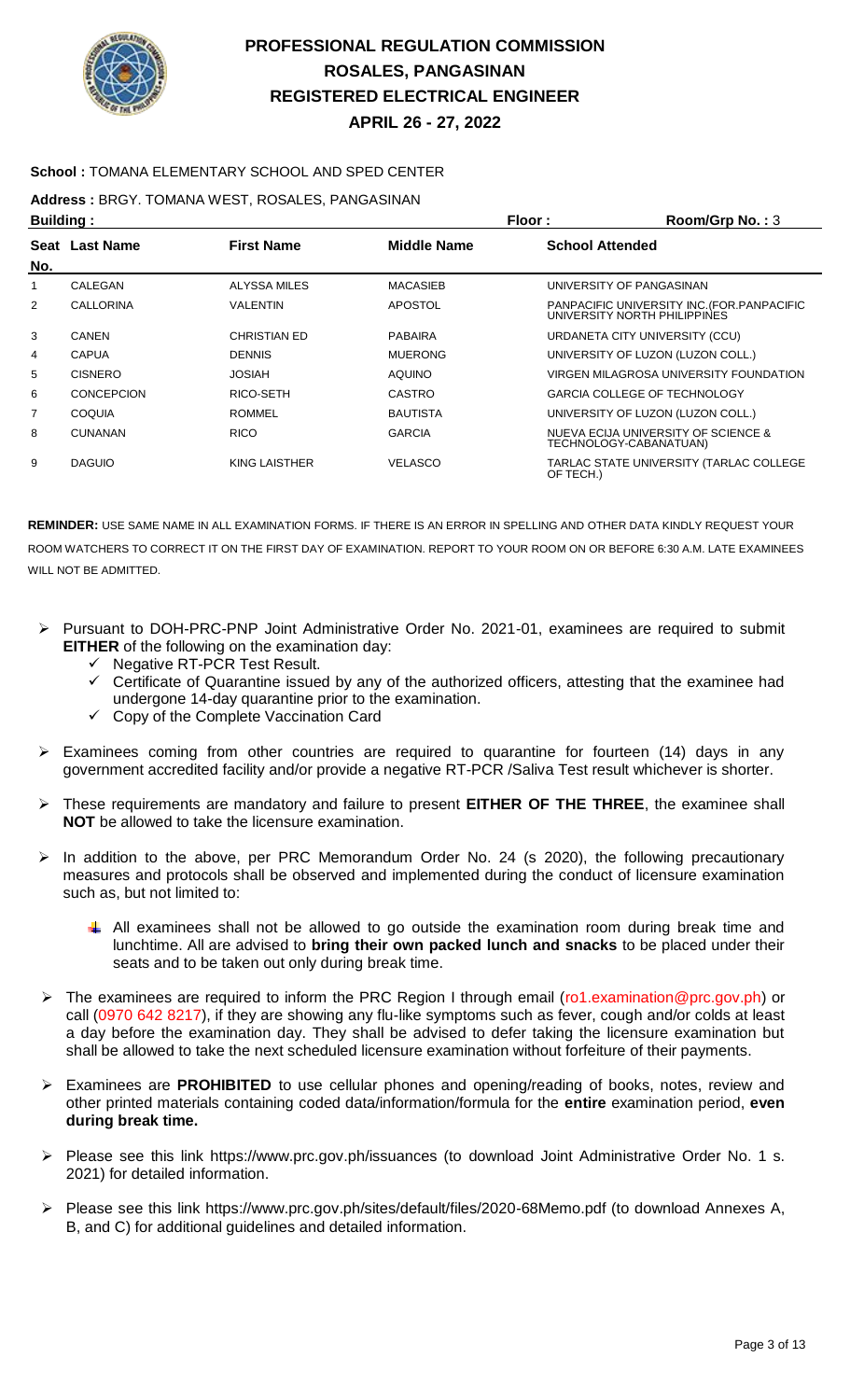

### **School :** TOMANA ELEMENTARY SCHOOL AND SPED CENTER

**Address :** BRGY. TOMANA WEST, ROSALES, PANGASINAN

| <b>Building:</b> |                 |                     | Floor:             | Room/Grp No.: 4                                      |
|------------------|-----------------|---------------------|--------------------|------------------------------------------------------|
| No.              | Seat Last Name  | <b>First Name</b>   | <b>Middle Name</b> | <b>School Attended</b>                               |
| 1                | DALAYOAN        | GERALD              | DE GUZMAN          | TARLAC STATE UNIVERSITY (TARLAC COLLEGE<br>OF TECH.) |
| 2                | DAYAN           | <b>VINCENT JUDE</b> | ALAYZA             | TARLAC STATE UNIVERSITY (TARLAC COLLEGE<br>OF TECH.) |
| 3                | DE VERA         | <b>KENNETH</b>      | TAMAYO             | UNIVERSITY OF LUZON (LUZON COLL.)                    |
| 4                | DELA CRUZ       | <b>WILLIAM HAYT</b> | <b>PADUA</b>       | <b>SAINT LOUIS UNIVERSITY</b>                        |
| 5                | DELA ROSA       | <b>PATRICK JOHN</b> | <b>MABALOT</b>     | URDANETA CITY UNIVERSITY (CCU)                       |
| 6                | <b>DIAMOLA</b>  | <b>EDMEL JOHN</b>   | CARGANILLO         | UNIVERSITY OF LUZON (LUZON COLL.)                    |
| $\overline{7}$   | <b>DUCULAN</b>  | <b>JANILLE MAE</b>  | TABONG             | <b>SAINT LOUIS UNIVERSITY</b>                        |
| 8                | <b>DUMLAO</b>   | <b>JOMAR</b>        | <b>MANZANO</b>     | URDANETA CITY UNIVERSITY (CCU)                       |
| 9                | <b>ENRIQUEZ</b> | <b>ERIC</b>         | <b>BORJA</b>       | UNIVERSITY OF LUZON (LUZON COLL.)                    |

- Pursuant to DOH-PRC-PNP Joint Administrative Order No. 2021-01, examinees are required to submit **EITHER** of the following on the examination day:
	- $\checkmark$  Negative RT-PCR Test Result.
	- Certificate of Quarantine issued by any of the authorized officers, attesting that the examinee had undergone 14-day quarantine prior to the examination.
	- $\checkmark$  Copy of the Complete Vaccination Card
- $\triangleright$  Examinees coming from other countries are required to quarantine for fourteen (14) days in any government accredited facility and/or provide a negative RT-PCR /Saliva Test result whichever is shorter.
- These requirements are mandatory and failure to present **EITHER OF THE THREE**, the examinee shall **NOT** be allowed to take the licensure examination.
- In addition to the above, per PRC Memorandum Order No. 24 (s 2020), the following precautionary measures and protocols shall be observed and implemented during the conduct of licensure examination such as, but not limited to:
	- $\downarrow$  All examinees shall not be allowed to go outside the examination room during break time and lunchtime. All are advised to **bring their own packed lunch and snacks** to be placed under their seats and to be taken out only during break time.
- The examinees are required to inform the PRC Region I through email (ro1.examination@prc.gov.ph) or call (0970 642 8217), if they are showing any flu-like symptoms such as fever, cough and/or colds at least a day before the examination day. They shall be advised to defer taking the licensure examination but shall be allowed to take the next scheduled licensure examination without forfeiture of their payments.
- Examinees are **PROHIBITED** to use cellular phones and opening/reading of books, notes, review and other printed materials containing coded data/information/formula for the **entire** examination period, **even during break time.**
- Please see this link https://www.prc.gov.ph/issuances (to download Joint Administrative Order No. 1 s. 2021) for detailed information.
- Please see this link https://www.prc.gov.ph/sites/default/files/2020-68Memo.pdf (to download Annexes A, B, and C) for additional guidelines and detailed information.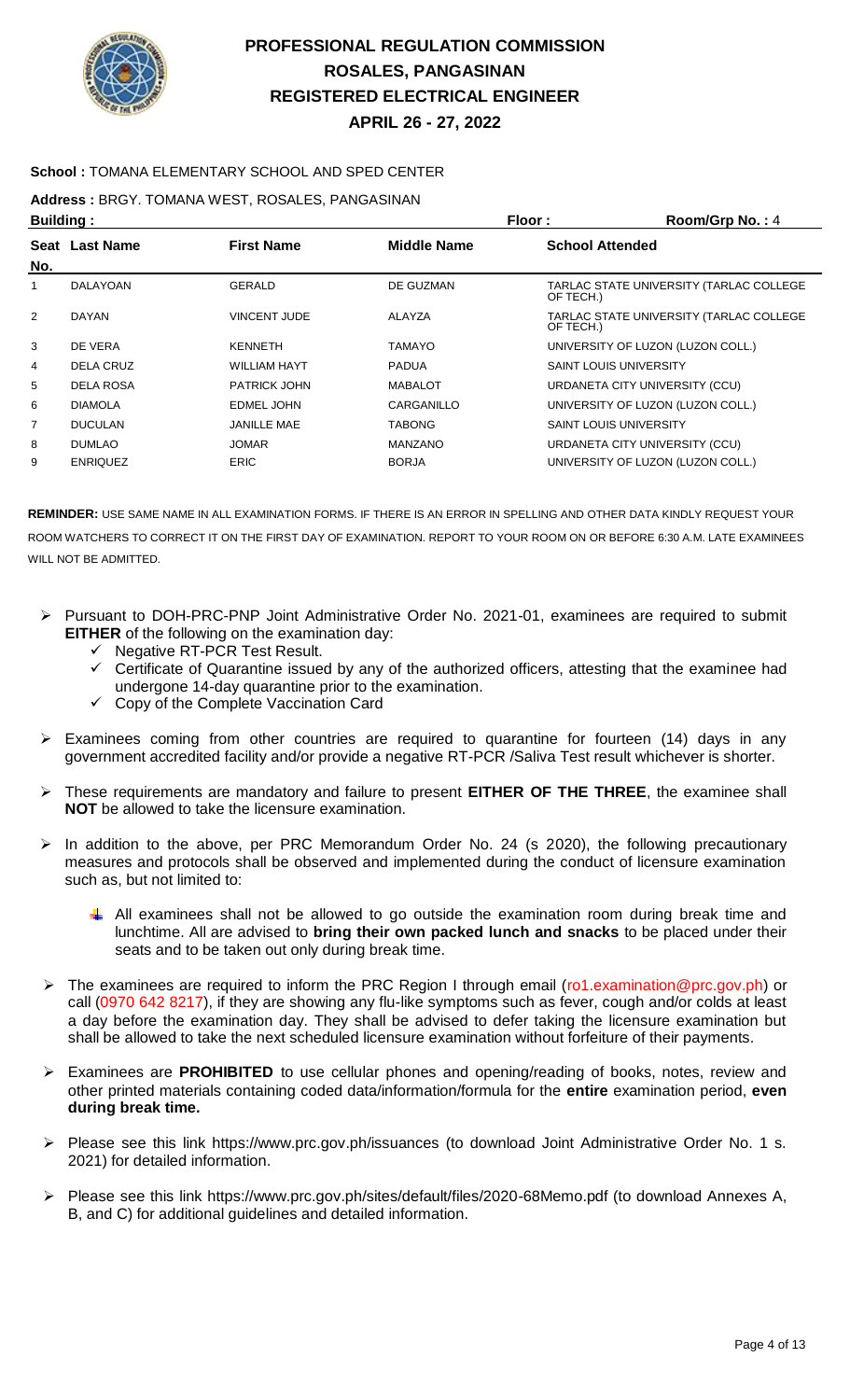

### **School :** TOMANA ELEMENTARY SCHOOL AND SPED CENTER

**Address :** BRGY. TOMANA WEST, ROSALES, PANGASINAN

| <b>Building:</b> |                    |                     | Floor:             | Room/Grp No.: 5                                              |
|------------------|--------------------|---------------------|--------------------|--------------------------------------------------------------|
| No.              | Seat Last Name     | <b>First Name</b>   | <b>Middle Name</b> | <b>School Attended</b>                                       |
|                  | ESPALARGA          | ARA JOY             | <b>PERTUDO</b>     | UNIVERSITY OF PANGASINAN                                     |
| $\overline{2}$   | <b>ESPINOSA</b>    | <b>VINCENT</b>      | LABASAN            | TARLAC STATE UNIVERSITY (TARLAC COLLEGE<br>OF TECH.)         |
| 3                | <b>EVANGELISTA</b> | <b>JOHN KENO</b>    | QUITA              | POLYTECHNIC UNIVERSITY OF THE PHILIPPINES-<br>MAIN-STA, MESA |
| 4                | <b>FELIX</b>       | ROBERTO JR          | <b>DUPALE</b>      | AURORA STATE COLLEGE OF TECHNOLOGY                           |
| 5                | <b>FERNANDEZ</b>   | ANDRONICO JR        | <b>VICENTE</b>     | TECHNOLOGICAL INSTITUTE OF THE<br>PHILIPPINES-MANILA         |
| 6                | <b>FERNANDEZ</b>   | <b>BUTCH</b>        | <b>ESTRADA</b>     | COLEGIO DE DAGUPAN (for.COMPUTRONIX COLL)                    |
| 7                | <b>FERNANDEZ</b>   | <b>JEFFREY</b>      | <b>ROVILLOS</b>    | LYCEUM NORTHWESTERN UNIVERSITY-<br><b>DAGUPAN CITY</b>       |
| 8                | <b>FERNANDEZ</b>   | <b>RONDALYN</b>     | CAMERO             | UNIVERSITY OF PANGASINAN                                     |
| 9                | <b>FRIALDE</b>     | <b>MARK ANTHONY</b> | <b>ZULUETA</b>     | COLEGIO DE DAGUPAN (for.COMPUTRONIX COLL)                    |

- Pursuant to DOH-PRC-PNP Joint Administrative Order No. 2021-01, examinees are required to submit **EITHER** of the following on the examination day:
	- Negative RT-PCR Test Result.
	- Certificate of Quarantine issued by any of the authorized officers, attesting that the examinee had undergone 14-day quarantine prior to the examination.
	- Copy of the Complete Vaccination Card
- $\triangleright$  Examinees coming from other countries are required to quarantine for fourteen (14) days in any government accredited facility and/or provide a negative RT-PCR /Saliva Test result whichever is shorter.
- These requirements are mandatory and failure to present **EITHER OF THE THREE**, the examinee shall **NOT** be allowed to take the licensure examination.
- $\triangleright$  In addition to the above, per PRC Memorandum Order No. 24 (s 2020), the following precautionary measures and protocols shall be observed and implemented during the conduct of licensure examination such as, but not limited to:
	- All examinees shall not be allowed to go outside the examination room during break time and lunchtime. All are advised to **bring their own packed lunch and snacks** to be placed under their seats and to be taken out only during break time.
- ▶ The examinees are required to inform the PRC Region I through email (ro1.examination@prc.gov.ph) or call (0970 642 8217), if they are showing any flu-like symptoms such as fever, cough and/or colds at least a day before the examination day. They shall be advised to defer taking the licensure examination but shall be allowed to take the next scheduled licensure examination without forfeiture of their payments.
- Examinees are **PROHIBITED** to use cellular phones and opening/reading of books, notes, review and other printed materials containing coded data/information/formula for the **entire** examination period, **even during break time.**
- Please see this link https://www.prc.gov.ph/issuances (to download Joint Administrative Order No. 1 s. 2021) for detailed information.
- Please see this link https://www.prc.gov.ph/sites/default/files/2020-68Memo.pdf (to download Annexes A, B, and C) for additional guidelines and detailed information.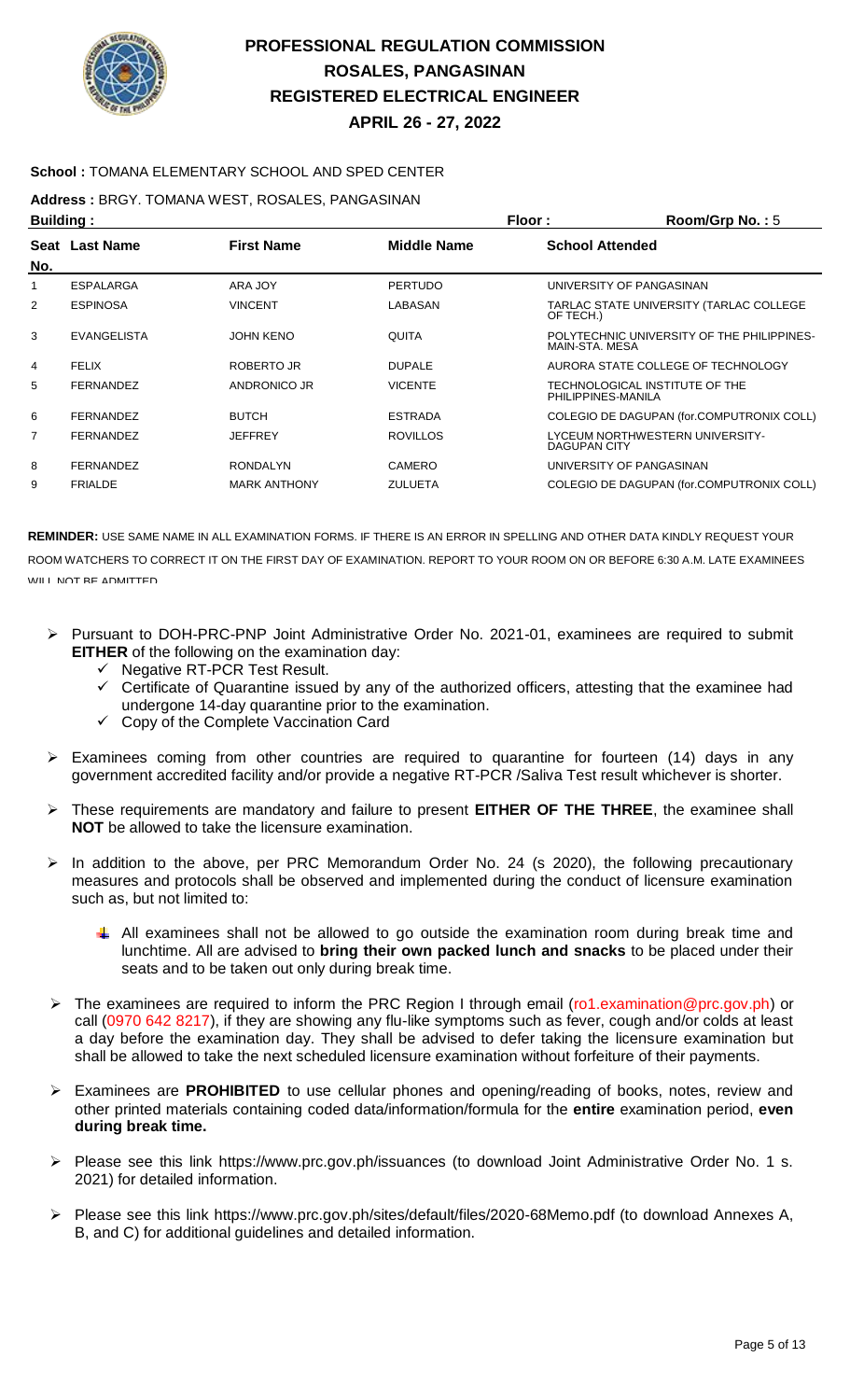

### **School :** TOMANA ELEMENTARY SCHOOL AND SPED CENTER

**Address :** BRGY. TOMANA WEST, ROSALES, PANGASINAN

| <b>Building:</b><br>Floor: |                 |                    |                  | Room/Grp No.: 6        |                                                                             |
|----------------------------|-----------------|--------------------|------------------|------------------------|-----------------------------------------------------------------------------|
| No.                        | Seat Last Name  | <b>First Name</b>  | Middle Name      | <b>School Attended</b> |                                                                             |
| 1                          | <b>GABRIEL</b>  | <b>LUIS</b>        | <b>SOLIS</b>     |                        | VIRGEN MILAGROSA UNIVERSITY FOUNDATION                                      |
| 2                          | <b>GAMUEDA</b>  | <b>CHRISTOPHER</b> | <b>MADALI</b>    |                        | PANGASINAN STATE UNIVERSITY-URDANETA                                        |
| 3                          | <b>GANNOD</b>   | <b>RONIE</b>       | <b>BERGONIO</b>  | OF TECH.)              | TARLAC STATE UNIVERSITY (TARLAC COLLEGE                                     |
| 4                          | <b>GREGORIO</b> | <b>RANIER</b>      | <b>LOZANO</b>    |                        | NUEVA ECIJA UNIVERSITY OF SCIENCE &<br>TECHNOLOGY-CABANATUAN)               |
| 5                          | <b>HURTADO</b>  | <b>ALEXIS</b>      | <b>TORALBA</b>   |                        | UNIVERSITY OF PANGASINAN                                                    |
| 6                          | LAPEÑA          | <b>ROEL</b>        | <b>DELA ROSA</b> |                        | PANPACIFIC UNIVERSITY INC. (FOR. PANPACIFIC<br>UNIVERSITY NORTH PHILIPPINES |
| $\overline{7}$             | LILAGAN         | LESTER             | CANILANG         | PHILIPPINES-MANILA     | TECHNOLOGICAL INSTITUTE OF THE                                              |
| 8                          | LLUSALA         | <b>GEDEMAR</b>     | <b>REYES</b>     |                        | PANGASINAN STATE UNIVERSITY-URDANETA                                        |
| 9                          | <b>LOCQUIAO</b> | <b>RENJIEL</b>     | <b>TURAO</b>     |                        | UNIVERSITY OF LUZON (LUZON COLL.)                                           |

- Pursuant to DOH-PRC-PNP Joint Administrative Order No. 2021-01, examinees are required to submit **EITHER** of the following on the examination day:
	- $\checkmark$  Negative RT-PCR Test Result.
	- $\checkmark$  Certificate of Quarantine issued by any of the authorized officers, attesting that the examinee had undergone 14-day quarantine prior to the examination.
	- Copy of the Complete Vaccination Card
- Examinees coming from other countries are required to quarantine for fourteen (14) days in any government accredited facility and/or provide a negative RT-PCR /Saliva Test result whichever is shorter.
- These requirements are mandatory and failure to present **EITHER OF THE THREE**, the examinee shall **NOT** be allowed to take the licensure examination.
- In addition to the above, per PRC Memorandum Order No. 24 (s 2020), the following precautionary measures and protocols shall be observed and implemented during the conduct of licensure examination such as, but not limited to:
	- All examinees shall not be allowed to go outside the examination room during break time and lunchtime. All are advised to **bring their own packed lunch and snacks** to be placed under their seats and to be taken out only during break time.
- ▶ The examinees are required to inform the PRC Region I through email (ro1.examination@prc.gov.ph) or call (0970 642 8217), if they are showing any flu-like symptoms such as fever, cough and/or colds at least a day before the examination day. They shall be advised to defer taking the licensure examination but shall be allowed to take the next scheduled licensure examination without forfeiture of their payments.
- Examinees are **PROHIBITED** to use cellular phones and opening/reading of books, notes, review and other printed materials containing coded data/information/formula for the **entire** examination period, **even during break time.**
- Please see this link https://www.prc.gov.ph/issuances (to download Joint Administrative Order No. 1 s. 2021) for detailed information.
- Please see this link https://www.prc.gov.ph/sites/default/files/2020-68Memo.pdf (to download Annexes A, B, and C) for additional guidelines and detailed information.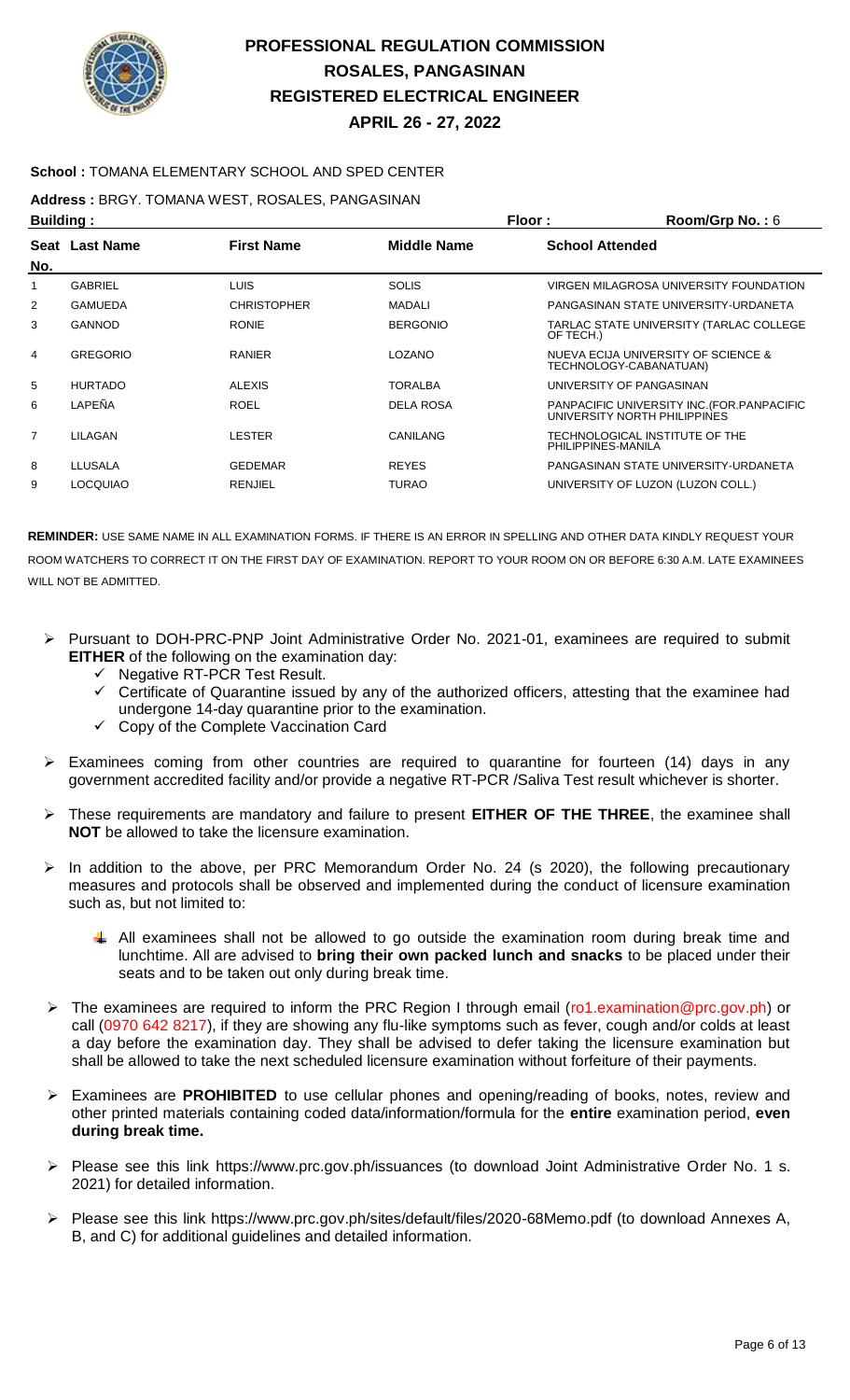

### **School :** TOMANA ELEMENTARY SCHOOL AND SPED CENTER

**Address :** BRGY. TOMANA WEST, ROSALES, PANGASINAN

| Floor:<br><b>Building:</b> |                       |                       | Room/Grp No.: 7    |                                                      |
|----------------------------|-----------------------|-----------------------|--------------------|------------------------------------------------------|
| No.                        | <b>Seat Last Name</b> | <b>First Name</b>     | <b>Middle Name</b> | <b>School Attended</b>                               |
| 1                          | <b>LOPEZ</b>          | LEIZEL                | <b>ROMERO</b>      | UNIVERSITY OF PANGASINAN                             |
| 2                          | <b>LOPEZ</b>          | <b>MERCURY JANE</b>   | <b>CORTEZ</b>      | <b>SAINT LOUIS UNIVERSITY</b>                        |
| 3                          | <b>MACAUYAG</b>       | ARZAD                 | <b>PUMBAYA</b>     | TARLAC STATE UNIVERSITY (TARLAC COLLEGE<br>OF TECH.) |
| 4                          | MANECLANG             | <b>MARC NATHANIEL</b> | CASTILLO           | UNIVERSITY OF PANGASINAN                             |
| 5                          | <b>MAPALO</b>         | <b>JULIUS</b>         | COJOTAN            | PANGASINAN STATE UNIVERSITY-URDANETA                 |
| 6                          | <b>MELEGRITO</b>      | JOEL                  | <b>VIOYA</b>       | TARLAC STATE UNIVERSITY (TARLAC COLLEGE<br>OF TECH.) |
| $\overline{7}$             | MELENDEZ              | <b>EVANDER</b>        | <b>FERNANDO</b>    | UNIVERSITY OF LUZON (LUZON COLL.)                    |
| 8                          | <b>MONTEMAYOR</b>     | NATHANIEL             | RASPADO            | <b>SAINT LOUIS UNIVERSITY</b>                        |
| 9                          | <b>NATIVIDAD</b>      | <b>MARK JOMELLE</b>   | <b>ORDOÑA</b>      | TARLAC STATE UNIVERSITY (TARLAC COLLEGE<br>OF TECH.) |

- Pursuant to DOH-PRC-PNP Joint Administrative Order No. 2021-01, examinees are required to submit **EITHER** of the following on the examination day:
	- Negative RT-PCR Test Result.
	- $\checkmark$  Certificate of Quarantine issued by any of the authorized officers, attesting that the examinee had undergone 14-day quarantine prior to the examination.
	- $\checkmark$  Copy of the Complete Vaccination Card
- Examinees coming from other countries are required to quarantine for fourteen (14) days in any government accredited facility and/or provide a negative RT-PCR /Saliva Test result whichever is shorter.
- These requirements are mandatory and failure to present **EITHER OF THE THREE**, the examinee shall **NOT** be allowed to take the licensure examination.
- In addition to the above, per PRC Memorandum Order No. 24 (s 2020), the following precautionary measures and protocols shall be observed and implemented during the conduct of licensure examination such as, but not limited to:
	- All examinees shall not be allowed to go outside the examination room during break time and lunchtime. All are advised to **bring their own packed lunch and snacks** to be placed under their seats and to be taken out only during break time.
- The examinees are required to inform the PRC Region I through email (ro1.examination@prc.gov.ph) or call (0970 642 8217), if they are showing any flu-like symptoms such as fever, cough and/or colds at least a day before the examination day. They shall be advised to defer taking the licensure examination but shall be allowed to take the next scheduled licensure examination without forfeiture of their payments.
- Examinees are **PROHIBITED** to use cellular phones and opening/reading of books, notes, review and other printed materials containing coded data/information/formula for the **entire** examination period, **even during break time.**
- Please see this link https://www.prc.gov.ph/issuances (to download Joint Administrative Order No. 1 s. 2021) for detailed information.
- Please see this link https://www.prc.gov.ph/sites/default/files/2020-68Memo.pdf (to download Annexes A, B, and C) for additional guidelines and detailed information.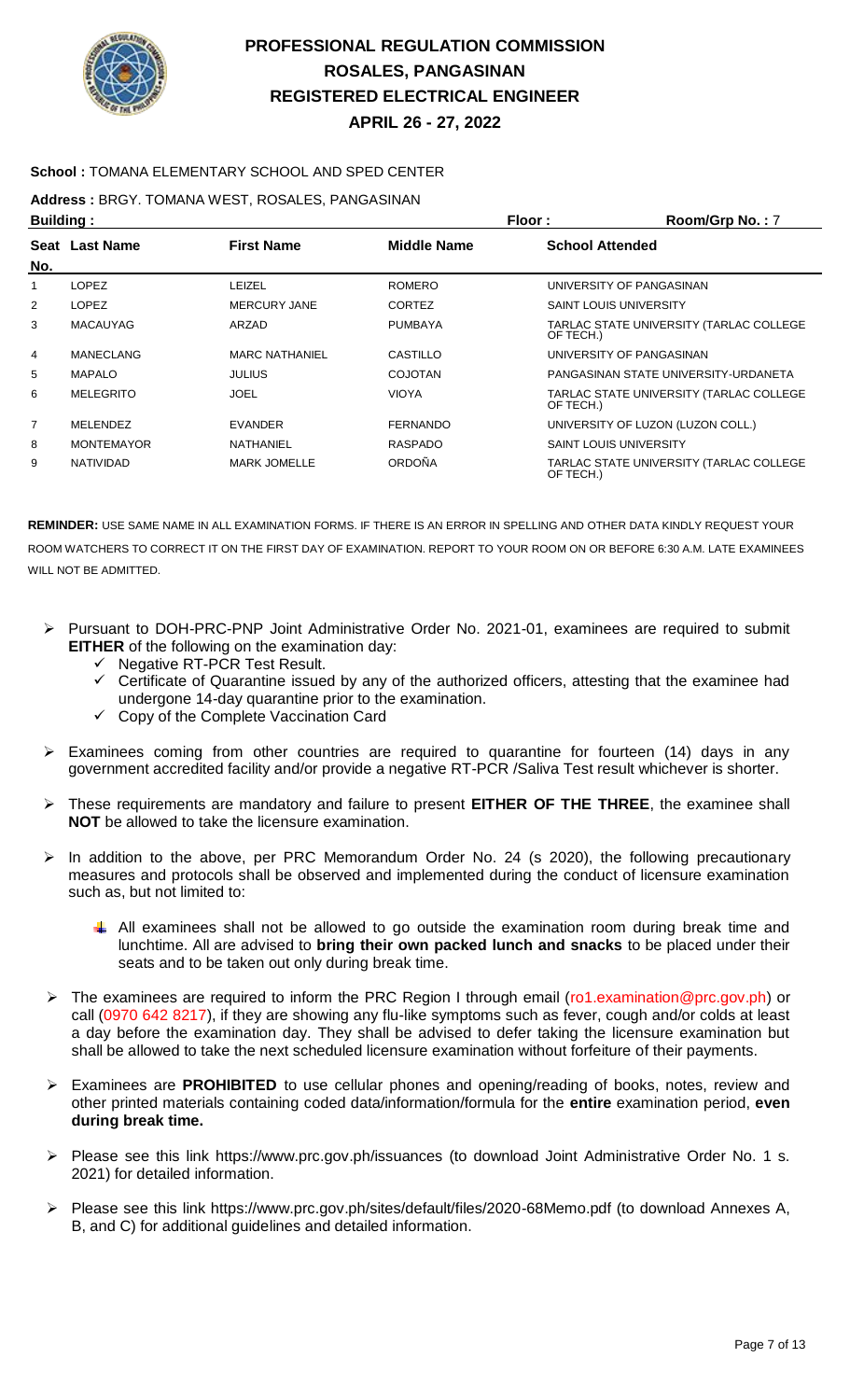

### **School :** TOMANA ELEMENTARY SCHOOL AND SPED CENTER

**Address :** BRGY. TOMANA WEST, ROSALES, PANGASINAN

|                | Floor:<br>Room/Grp No.: 8<br><b>Building:</b> |                      |                     |                                                              |  |
|----------------|-----------------------------------------------|----------------------|---------------------|--------------------------------------------------------------|--|
| No.            | Seat Last Name                                | <b>First Name</b>    | <b>Middle Name</b>  | <b>School Attended</b>                                       |  |
|                | <b>NOGOY</b>                                  | <b>SARAH</b>         | <b>CAPUNO</b>       | TARLAC STATE UNIVERSITY (TARLAC COLLEGE<br>OF TECH.)         |  |
| $\overline{2}$ | <b>OBCENA</b>                                 | <b>JOHN CARLO</b>    | LAGASON             | TARLAC STATE UNIVERSITY (TARLAC COLLEGE<br>OF TECH.)         |  |
| 3              | <b>OCOM</b>                                   | ARIEL                | <b>NAIPES</b>       | URDANETA CITY UNIVERSITY (CCU)                               |  |
| 4              | <b>OCTAVIANO</b>                              | MHEL HEIDE           | <b>RAMOS</b>        | DON MARIANO MARCOS MEMORIAL STATE<br>UNIVERSITY-SAN FERNANDO |  |
| 5              | <b>PADUA</b>                                  | <b>PHILIP CAESAR</b> | <b>PALISOC</b>      | PHILIPPINE COLLEGE OF SCIENCE &<br>TECHNOLOGY-CALASIAO       |  |
| 6              | <b>PADUA</b>                                  | <b>ROEL</b>          | <b>JAVIER</b>       | TECHNOLOGICAL INSTITUTE OF THE<br>PHILIPPINES-MANILA         |  |
| $\overline{7}$ | <b>PAGALING</b>                               | <b>MARVIN</b>        | <b>MACADANGDANG</b> | TARLAC STATE UNIVERSITY (TARLAC COLLEGE<br>OF TECH.)         |  |
| 8              | <b>PAJARILLO</b>                              | <b>JOSHUA</b>        | <b>PATINGO</b>      | LYCEUM NORTHWESTERN UNIVERSITY-<br><b>DAGUPAN CITY</b>       |  |
| 9              | <b>PALACPAC</b>                               | <b>DENNIS</b>        | <b>AMOYAN</b>       | UNIVERSITY OF PANGASINAN                                     |  |
|                |                                               |                      |                     |                                                              |  |

- Pursuant to DOH-PRC-PNP Joint Administrative Order No. 2021-01, examinees are required to submit **EITHER** of the following on the examination day:
	- $\checkmark$  Negative RT-PCR Test Result.
	- Certificate of Quarantine issued by any of the authorized officers, attesting that the examinee had undergone 14-day quarantine prior to the examination.
	- Copy of the Complete Vaccination Card
- Examinees coming from other countries are required to quarantine for fourteen (14) days in any government accredited facility and/or provide a negative RT-PCR /Saliva Test result whichever is shorter.
- These requirements are mandatory and failure to present **EITHER OF THE THREE**, the examinee shall **NOT** be allowed to take the licensure examination.
- In addition to the above, per PRC Memorandum Order No. 24 (s 2020), the following precautionary measures and protocols shall be observed and implemented during the conduct of licensure examination such as, but not limited to:
	- $\downarrow$  All examinees shall not be allowed to go outside the examination room during break time and lunchtime. All are advised to **bring their own packed lunch and snacks** to be placed under their seats and to be taken out only during break time.
- The examinees are required to inform the PRC Region I through email (ro1.examination@prc.gov.ph) or call (0970 642 8217), if they are showing any flu-like symptoms such as fever, cough and/or colds at least a day before the examination day. They shall be advised to defer taking the licensure examination but shall be allowed to take the next scheduled licensure examination without forfeiture of their payments.
- Examinees are **PROHIBITED** to use cellular phones and opening/reading of books, notes, review and other printed materials containing coded data/information/formula for the **entire** examination period, **even during break time.**
- Please see this link https://www.prc.gov.ph/issuances (to download Joint Administrative Order No. 1 s. 2021) for detailed information.
- Please see this link https://www.prc.gov.ph/sites/default/files/2020-68Memo.pdf (to download Annexes A, B, and C) for additional guidelines and detailed information.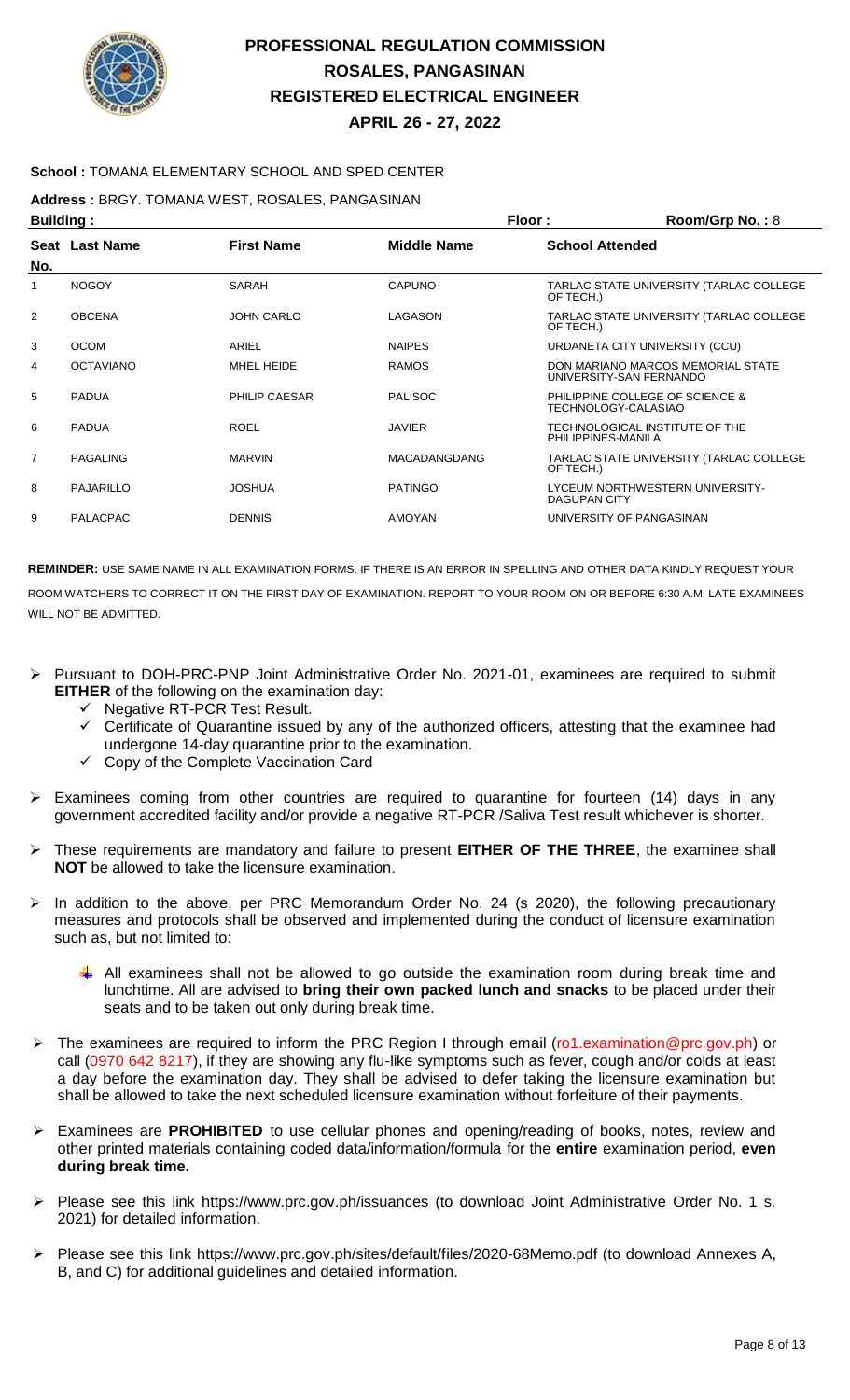

### **School :** TOMANA ELEMENTARY SCHOOL AND SPED CENTER

**Address :** BRGY. TOMANA WEST, ROSALES, PANGASINAN

| Floor:<br><b>Building:</b> |                 |                    | Room/Grp No.: 9    |                        |                                                                             |
|----------------------------|-----------------|--------------------|--------------------|------------------------|-----------------------------------------------------------------------------|
| No.                        | Seat Last Name  | <b>First Name</b>  | <b>Middle Name</b> | <b>School Attended</b> |                                                                             |
| 1                          | <b>PAMBID</b>   | <b>DAYNE</b>       | <b>TIENZO</b>      |                        | FEU INSTITUTE OF TECHNOLOGY (for FEU-E.A.C.)                                |
| $\overline{2}$             | <b>PANLICAN</b> | <b>KIM ISMAEL</b>  | <b>BRIONES</b>     | OF TECH.)              | TARLAC STATE UNIVERSITY (TARLAC COLLEGE                                     |
| 3                          | <b>PARAYNO</b>  | MELBERT            |                    |                        | URDANETA CITY UNIVERSITY (CCU)                                              |
| 4                          | <b>PARICA</b>   | <b>DENNIS</b>      | <b>FERIOL</b>      | LUCENA CITY            | MANUEL S. ENVERGA UNIV. FOUNDATION-                                         |
| 5                          | PASAG           | ANDREW             | <b>CALIMLIM</b>    |                        | PANPACIFIC UNIVERSITY INC. (FOR. PANPACIFIC<br>UNIVERSITY NORTH PHILIPPINES |
| 6                          | <b>PASCUA</b>   | <b>JOVERT</b>      | CAYABAN            |                        | URDANETA CITY UNIVERSITY (CCU)                                              |
| $\overline{7}$             | <b>PASCUAL</b>  | <b>RONILO</b>      | <b>GATCHALIAN</b>  |                        | URDANETA CITY UNIVERSITY (CCU)                                              |
| 8                          | <b>PAVO</b>     | <b>RYAN</b>        | <b>FRIAS</b>       |                        | URDANETA CITY UNIVERSITY (CCU)                                              |
| 9                          | <b>PECSON</b>   | <b>ELLAINE JOY</b> | DE GUZMAN          | OF TECH.)              | TARLAC STATE UNIVERSITY (TARLAC COLLEGE                                     |

- Pursuant to DOH-PRC-PNP Joint Administrative Order No. 2021-01, examinees are required to submit **EITHER** of the following on the examination day:
	- $\checkmark$  Negative RT-PCR Test Result.
	- $\checkmark$  Certificate of Quarantine issued by any of the authorized officers, attesting that the examinee had undergone 14-day quarantine prior to the examination.
	- Copy of the Complete Vaccination Card
- $\triangleright$  Examinees coming from other countries are required to quarantine for fourteen (14) days in any government accredited facility and/or provide a negative RT-PCR /Saliva Test result whichever is shorter.
- These requirements are mandatory and failure to present **EITHER OF THE THREE**, the examinee shall **NOT** be allowed to take the licensure examination.
- $\triangleright$  In addition to the above, per PRC Memorandum Order No. 24 (s 2020), the following precautionary measures and protocols shall be observed and implemented during the conduct of licensure examination such as, but not limited to:
	- $\downarrow$  All examinees shall not be allowed to go outside the examination room during break time and lunchtime. All are advised to **bring their own packed lunch and snacks** to be placed under their seats and to be taken out only during break time.
- ▶ The examinees are required to inform the PRC Region I through email (ro1.examination@prc.gov.ph) or call (0970 642 8217), if they are showing any flu-like symptoms such as fever, cough and/or colds at least a day before the examination day. They shall be advised to defer taking the licensure examination but shall be allowed to take the next scheduled licensure examination without forfeiture of their payments.
- Examinees are **PROHIBITED** to use cellular phones and opening/reading of books, notes, review and other printed materials containing coded data/information/formula for the **entire** examination period, **even during break time.**
- $\triangleright$  Please see this link https://www.prc.gov.ph/issuances (to download Joint Administrative Order No. 1 s. 2021) for detailed information.
- Please see this link https://www.prc.gov.ph/sites/default/files/2020-68Memo.pdf (to download Annexes A, B, and C) for additional guidelines and detailed information.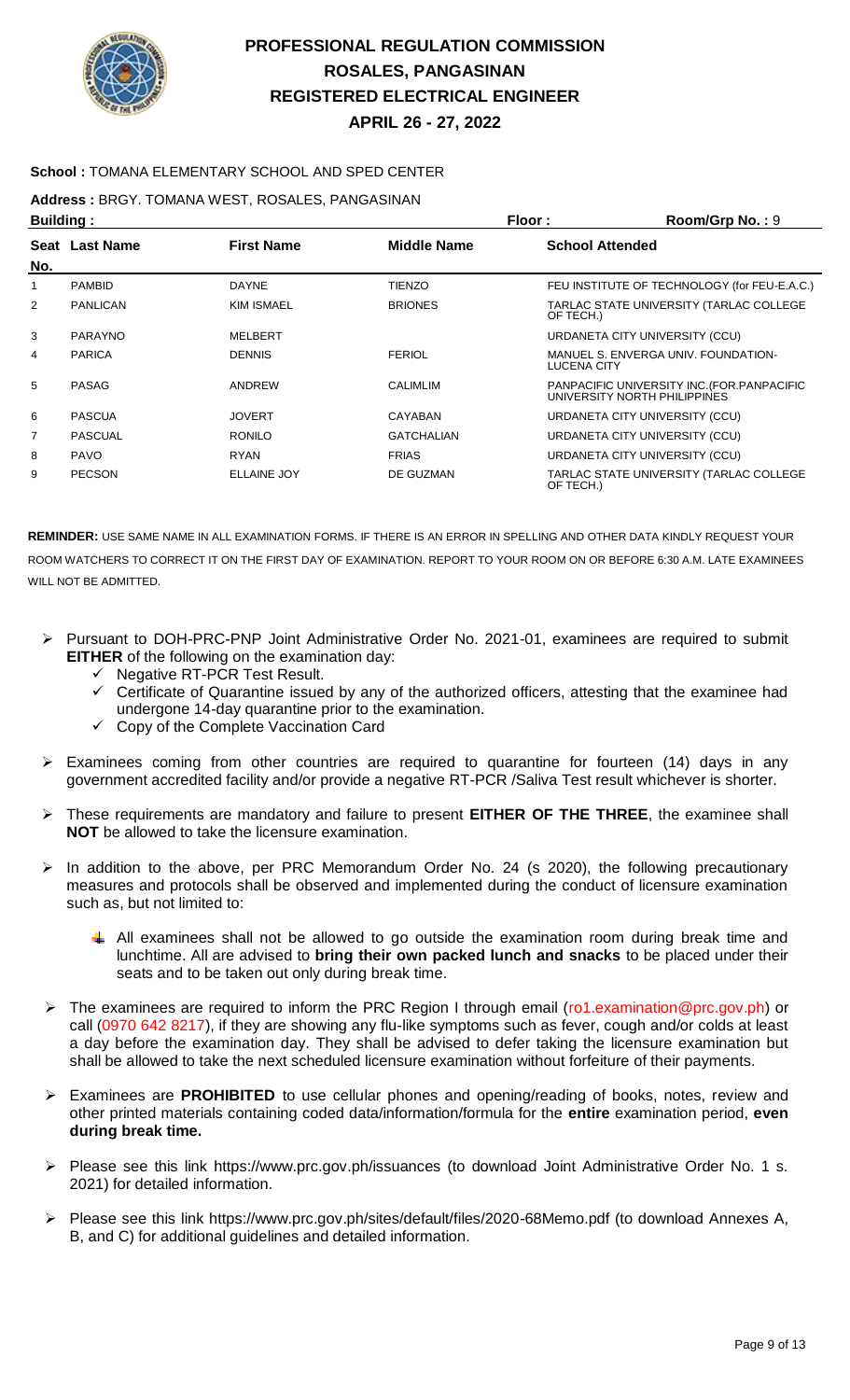

### **School :** TOMANA ELEMENTARY SCHOOL AND SPED CENTER

**Address :** BRGY. TOMANA WEST, ROSALES, PANGASINAN

| <b>Building:</b> |                 |                      | Floor:             | Room/Grp No.: 10       |                                                                             |
|------------------|-----------------|----------------------|--------------------|------------------------|-----------------------------------------------------------------------------|
|                  | Seat Last Name  | <b>First Name</b>    | <b>Middle Name</b> | <b>School Attended</b> |                                                                             |
| No.              |                 |                      |                    |                        |                                                                             |
| 1                | <b>PINEDA</b>   | <b>JASTIN ANDREW</b> | <b>ALMERON</b>     | OF TECH.)              | TARLAC STATE UNIVERSITY (TARLAC COLLEGE                                     |
| 2                | <b>POLI</b>     | PI                   | <b>WAING</b>       |                        | UNIVERSITY OF THE PHILIPPINES-LOS BAÑOS                                     |
| 3                | <b>POSADAS</b>  | <b>BENSON JIRO</b>   | <b>AQUINO</b>      |                        | VIRGEN MILAGROSA UNIVERSITY FOUNDATION                                      |
| 4                | <b>PRADO</b>    | <b>JOHN JAYRILL</b>  | CARINO             |                        | PANPACIFIC UNIVERSITY INC. (FOR. PANPACIFIC<br>UNIVERSITY NORTH PHILIPPINES |
| 5                | <b>PUNO</b>     | CARL ANGELO          | <b>SANTOS</b>      | OF TECH.)              | TARLAC STATE UNIVERSITY (TARLAC COLLEGE                                     |
| 6                | <b>QUIBUYEN</b> | <b>CHRISTOPHER</b>   | RAÑA               | NEW ERA UNIVERSITY     |                                                                             |
| 7                | QUIRIMIT        | <b>JAYSON</b>        | <b>SALCEDO</b>     |                        | URDANETA CITY UNIVERSITY (CCU)                                              |
| 8                | <b>QUIRIMIT</b> | <b>JOHN PAUL</b>     | <b>BAUZON</b>      |                        | PANGASINAN STATE UNIVERSITY-URDANETA                                        |
| 9                | <b>RAMOS</b>    | <b>BALDWIN</b>       | <b>MOTILLA</b>     |                        | COLEGIO DE DAGUPAN (for.COMPUTRONIX COLL)                                   |

- Pursuant to DOH-PRC-PNP Joint Administrative Order No. 2021-01, examinees are required to submit **EITHER** of the following on the examination day:
	- Negative RT-PCR Test Result.
	- Certificate of Quarantine issued by any of the authorized officers, attesting that the examinee had undergone 14-day quarantine prior to the examination.
	- Copy of the Complete Vaccination Card
- $\triangleright$  Examinees coming from other countries are required to quarantine for fourteen (14) days in any government accredited facility and/or provide a negative RT-PCR /Saliva Test result whichever is shorter.
- These requirements are mandatory and failure to present **EITHER OF THE THREE**, the examinee shall **NOT** be allowed to take the licensure examination.
- $\triangleright$  In addition to the above, per PRC Memorandum Order No. 24 (s 2020), the following precautionary measures and protocols shall be observed and implemented during the conduct of licensure examination such as, but not limited to:
	- All examinees shall not be allowed to go outside the examination room during break time and lunchtime. All are advised to **bring their own packed lunch and snacks** to be placed under their seats and to be taken out only during break time.
- The examinees are required to inform the PRC Region I through email (ro1.examination@prc.gov.ph) or call (0970 642 8217), if they are showing any flu-like symptoms such as fever, cough and/or colds at least a day before the examination day. They shall be advised to defer taking the licensure examination but shall be allowed to take the next scheduled licensure examination without forfeiture of their payments.
- Examinees are **PROHIBITED** to use cellular phones and opening/reading of books, notes, review and other printed materials containing coded data/information/formula for the **entire** examination period, **even during break time.**
- Please see this link https://www.prc.gov.ph/issuances (to download Joint Administrative Order No. 1 s. 2021) for detailed information.
- Please see this link https://www.prc.gov.ph/sites/default/files/2020-68Memo.pdf (to download Annexes A, B, and C) for additional guidelines and detailed information.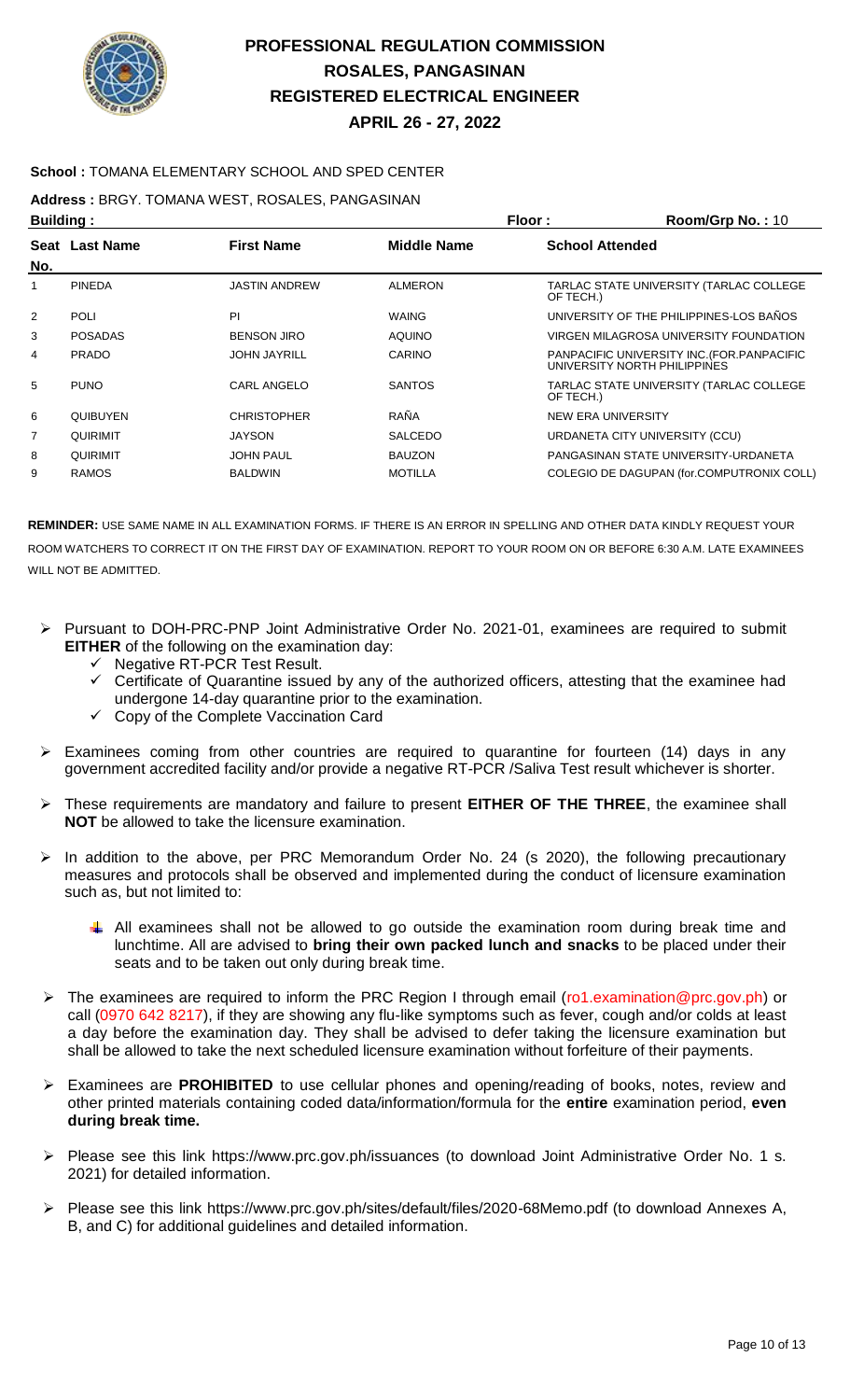

### **School :** TOMANA ELEMENTARY SCHOOL AND SPED CENTER

**Address :** BRGY. TOMANA WEST, ROSALES, PANGASINAN

| <b>Building:</b> |                 |                     |                  | Floor:                 | Room/Grp No.: 11                        |
|------------------|-----------------|---------------------|------------------|------------------------|-----------------------------------------|
|                  | Seat Last Name  | <b>First Name</b>   | Middle Name      | <b>School Attended</b> |                                         |
| No.              |                 |                     |                  |                        |                                         |
| 1                | <b>RAMOS</b>    | <b>JEFFREY</b>      | <b>SANTOS</b>    | TECHNOLOGY-CALASIAO    | PHILIPPINE COLLEGE OF SCIENCE &         |
| 2                | <b>ROCAPOR</b>  | <b>MARK VICTOR</b>  | <b>QUIRANTE</b>  |                        | PANGASINAN STATE UNIVERSITY-URDANETA    |
| 3                | <b>RONGAP</b>   | SMAEL               | MALLARI          |                        | URDANETA CITY UNIVERSITY (CCU)          |
| 4                | <b>SABADO</b>   | <b>REYMAR</b>       | <b>NATAVIO</b>   |                        | UNIVERSITY OF LUZON (LUZON COLL.)       |
| 5                | <b>SALINAS</b>  | <b>ROBIN ANDREW</b> | <b>PALAGANAS</b> |                        | UNIVERSITY OF PANGASINAN                |
| 6                | <b>SANCHEZ</b>  | <b>CHITORINO</b>    | <b>SANTIAGO</b>  |                        | UNIVERSITY OF PANGASINAN                |
| 7                | <b>SANTIAGO</b> | NATHANIEL           | <b>MONTOYA</b>   | OF TECH.)              | TARLAC STATE UNIVERSITY (TARLAC COLLEGE |
| 8                | <b>SANTOS</b>   | <b>JOHN PAUL</b>    | <b>BATTUNG</b>   | OF TECH.)              | TARLAC STATE UNIVERSITY (TARLAC COLLEGE |
| 9                | SARILE          | <b>ROLAN</b>        | <b>BALIAT</b>    |                        | AURORA STATE COLLEGE OF TECHNOLOGY      |

- Pursuant to DOH-PRC-PNP Joint Administrative Order No. 2021-01, examinees are required to submit **EITHER** of the following on the examination day:
	- Negative RT-PCR Test Result.
	- Certificate of Quarantine issued by any of the authorized officers, attesting that the examinee had undergone 14-day quarantine prior to the examination.
	- $\checkmark$  Copy of the Complete Vaccination Card
- $\triangleright$  Examinees coming from other countries are required to quarantine for fourteen (14) days in any government accredited facility and/or provide a negative RT-PCR /Saliva Test result whichever is shorter.
- These requirements are mandatory and failure to present **EITHER OF THE THREE**, the examinee shall **NOT** be allowed to take the licensure examination.
- $\triangleright$  In addition to the above, per PRC Memorandum Order No. 24 (s 2020), the following precautionary measures and protocols shall be observed and implemented during the conduct of licensure examination such as, but not limited to:
	- All examinees shall not be allowed to go outside the examination room during break time and lunchtime. All are advised to **bring their own packed lunch and snacks** to be placed under their seats and to be taken out only during break time.
- The examinees are required to inform the PRC Region I through email (ro1.examination@prc.gov.ph) or call (0970 642 8217), if they are showing any flu-like symptoms such as fever, cough and/or colds at least a day before the examination day. They shall be advised to defer taking the licensure examination but shall be allowed to take the next scheduled licensure examination without forfeiture of their payments.
- Examinees are **PROHIBITED** to use cellular phones and opening/reading of books, notes, review and other printed materials containing coded data/information/formula for the **entire** examination period, **even during break time.**
- Please see this link https://www.prc.gov.ph/issuances (to download Joint Administrative Order No. 1 s. 2021) for detailed information.
- Please see this link https://www.prc.gov.ph/sites/default/files/2020-68Memo.pdf (to download Annexes A, B, and C) for additional guidelines and detailed information.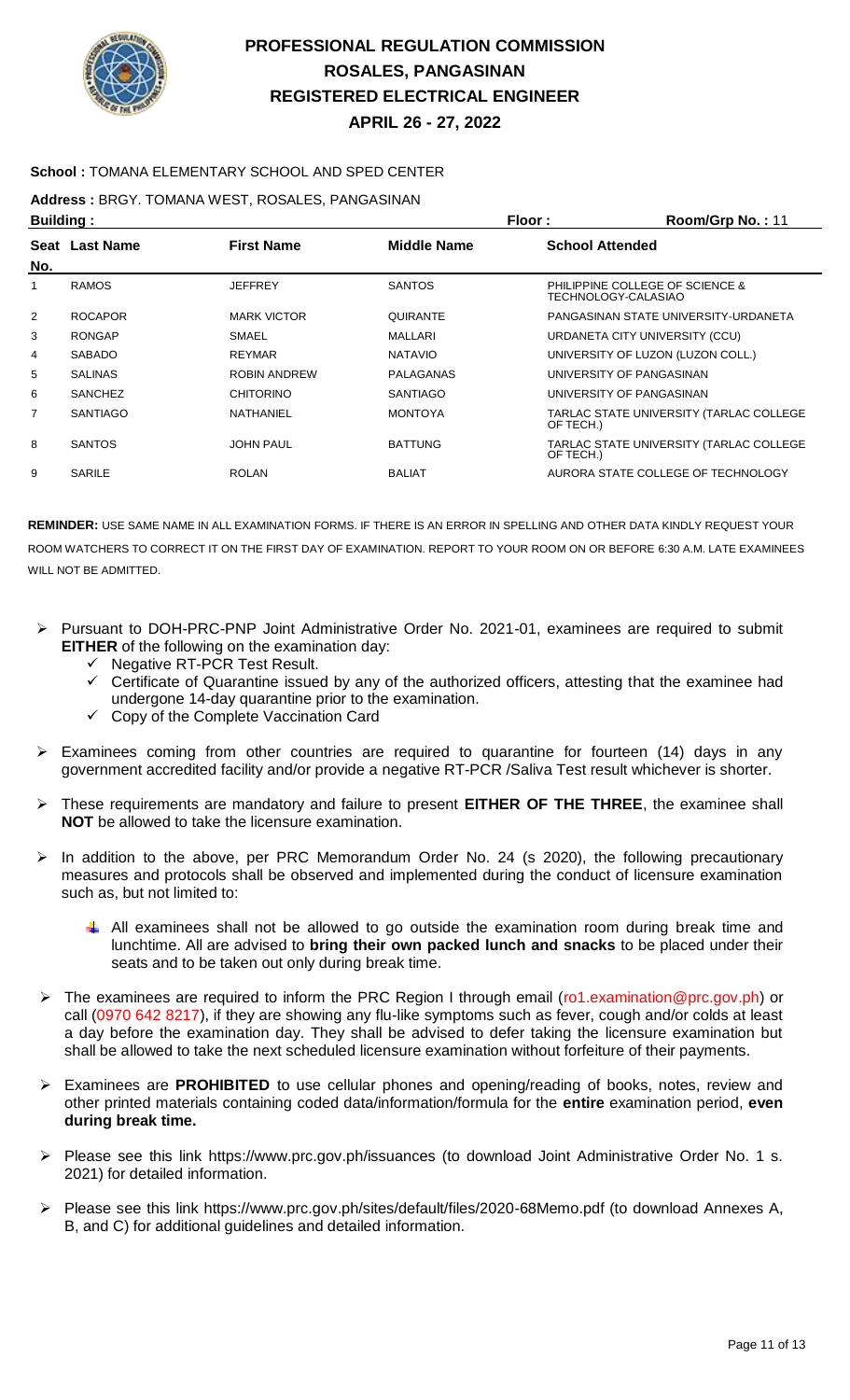

### **School :** TOMANA ELEMENTARY SCHOOL AND SPED CENTER

**Address :** BRGY. TOMANA WEST, ROSALES, PANGASINAN

| <b>Building:</b> |                  |                        | Floor:             | Room/Grp No.: 12       |                                           |
|------------------|------------------|------------------------|--------------------|------------------------|-------------------------------------------|
|                  | Seat Last Name   | <b>First Name</b>      | <b>Middle Name</b> | <b>School Attended</b> |                                           |
| No.              |                  |                        |                    |                        |                                           |
|                  | <b>SERRANO</b>   | <b>JOSEPH</b>          | <b>PADILLA</b>     |                        | COLEGIO DE DAGUPAN (for.COMPUTRONIX COLL) |
| 2                | <b>SILVA</b>     | <b>SHAIRA MAE</b>      | CARSOLA            |                        | URDANETA CITY UNIVERSITY (CCU)            |
| 3                | <b>SILVESTRE</b> | <b>EZRA RAY</b>        | <b>CABICO</b>      | OF TECH.)              | TARLAC STATE UNIVERSITY (TARLAC COLLEGE   |
| 4                | <b>SINIO</b>     | <b>JANN LESTER</b>     | <b>MENOR</b>       | OF TECH.)              | TARLAC STATE UNIVERSITY (TARLAC COLLEGE   |
| 5                | SONZA            | <b>JACOB</b>           | <b>MABASA</b>      | OF TECH.)              | TARLAC STATE UNIVERSITY (TARLAC COLLEGE   |
| 6                | <b>SORIANO</b>   | <b>RUBEN CHRISTIAN</b> | <b>SALAZAR</b>     |                        | MAPUA UNIVERSITY (FOR M.I.T.) - MANILA    |
| 7                | <b>SORIANO</b>   | <b>STEPHANIE</b>       | <b>NEVADO</b>      |                        | UNIVERSITY OF PANGASINAN                  |
| 8                | STA, ROMANA      | <b>GIAN ANJELO</b>     | <b>BALINGIT</b>    |                        | NATIONAL UNIVERSITY-MANILA                |
| 9                | TABAGO           | <b>VEN JAY</b>         | <b>MADRIAGA</b>    | OF TECH.)              | TARLAC STATE UNIVERSITY (TARLAC COLLEGE   |

- Pursuant to DOH-PRC-PNP Joint Administrative Order No. 2021-01, examinees are required to submit **EITHER** of the following on the examination day:
	- $\checkmark$  Negative RT-PCR Test Result.
	- $\checkmark$  Certificate of Quarantine issued by any of the authorized officers, attesting that the examinee had undergone 14-day quarantine prior to the examination.
	- $\checkmark$  Copy of the Complete Vaccination Card
- $\geq$  Examinees coming from other countries are required to quarantine for fourteen (14) days in any government accredited facility and/or provide a negative RT-PCR /Saliva Test result whichever is shorter.
- These requirements are mandatory and failure to present **EITHER OF THE THREE**, the examinee shall **NOT** be allowed to take the licensure examination.
- $\triangleright$  In addition to the above, per PRC Memorandum Order No. 24 (s 2020), the following precautionary measures and protocols shall be observed and implemented during the conduct of licensure examination such as, but not limited to:
	- $\downarrow$  All examinees shall not be allowed to go outside the examination room during break time and lunchtime. All are advised to **bring their own packed lunch and snacks** to be placed under their seats and to be taken out only during break time.
- ▶ The examinees are required to inform the PRC Region I through email (ro1.examination@prc.gov.ph) or call (0970 642 8217), if they are showing any flu-like symptoms such as fever, cough and/or colds at least a day before the examination day. They shall be advised to defer taking the licensure examination but shall be allowed to take the next scheduled licensure examination without forfeiture of their payments.
- Examinees are **PROHIBITED** to use cellular phones and opening/reading of books, notes, review and other printed materials containing coded data/information/formula for the **entire** examination period, **even during break time.**
- Please see this link https://www.prc.gov.ph/issuances (to download Joint Administrative Order No. 1 s. 2021) for detailed information.
- Please see this link https://www.prc.gov.ph/sites/default/files/2020-68Memo.pdf (to download Annexes A, B, and C) for additional guidelines and detailed information.